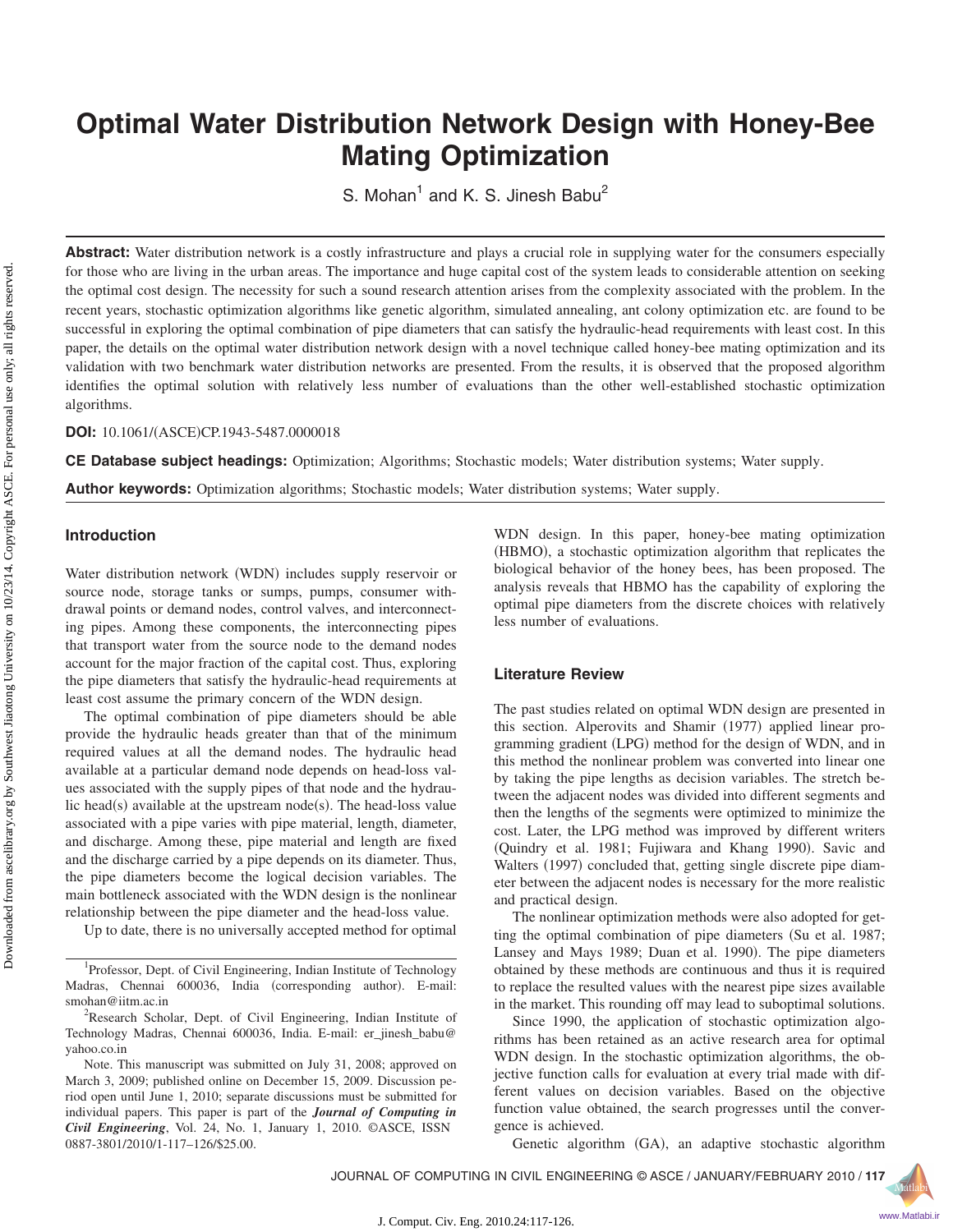based on natural selection and genetics (Goldberg 1989) had been successfully applied for the optimal WDN design (Simpson et al. 1994; Savic and Walters 1997; Halhal et al. 1997; Gupta et al. 1999; Prasad and Park 2004; Kadu et al. 2008). Simulated annealing (SA) (Kirkpatrick et al. 1983) is a metaheuristic algorithm that simulates the physical annealing process (by which the metal gradually cools down from a very high temperature to attain a solid crystalline form), also successful in exploring the optimal pipe diameters (Loganathan et al. 1995; Cunha and Sousa 1999). Ant colony optimization (ACO) is another stochastic optimization algorithm, which is based on the foraging behavior of ants (Dorigo et al. 1996). Adaptability of ACO for optimal WDN design was demonstrated by Maier et al. (2003). Tabu search that mimics the human memory process (Glover 1986) was used by da Conceição Cunha and Rebeiro (2004) for optimal design of WDNs.

The detailed literature review revealed that the stochastic optimization algorithms had been successful in exploring the optimal combination of pipe diameters from the available discrete pipe sizes than the deterministic optimization methods. But the stochastic optimization algorithms require large number of iterations to arrive at the optimal solution as these algorithms ignore the gradient information. Also, till date there is no globally accepted method for optimal water distribution network design.

### **HBMO**

This section describes the biological basis of the honey-bee colony and the computational adaptation of the HBMO technique.

#### *Biological Basis of Honey-Bee Colony*

A honey-bee colony includes queens, drones, and workers or nurses. Division of labor, individual and group level communications, and cooperative behavior are the peculiar features of the honey-bee colony. The number of queen bees in a colony may be either one (monogynous) or more (polygynous) and queens are the main reproductive sources of individuals. Drones are fathers of the colony and they are haploids. The role of drone is to inject the sperm into queen's spermatheca. The nurse bees take care of broods' growth and they secrete the royal jelly from their glands and feed it to their future queen(s). This royal jelly feeding makes the queen bees bigger in size than that of others in the colony.

The queen bee used to gear up the mating flight with a dance and it will travel far away from the nest. In the beginning of the mating flight, the queen's speed is very fast and the speed gradually gets reduced as the mating processes hold on. During the mating flight, drones used to follow the queen bee and mate with her in the air. A queen bee can have several mating with different drones even in a single mating flight. But a drone's life ends up with a single mating. Eventual death of the drone indicates the successful insemination. The sperms accumulated in the queen's spermatheca make a genetic pool of the new colony. The queen sets off a mating flight with an empty spermatheca but while back to the nest its spermatheca gets filled with sperms either fully or partially.

After a mating flight, the queen bee turns on to fertilize the eggs by retrieving the sperms that are accumulated in the spermatheca. The worker bees can lay unfertilized eggs. Thus, a brood may arise from either a fertilized egg or an unfertilized egg. But, the brood that becomes the next queen comes from the fertilized egg only.

#### *Computational Adaptation*

With the biological background described in the above subsection, the HBMO was developed by Abbass (2001). Haddad et al. (2006) demonstrated the applicability of the HBMO with different benchmark mathematical problems. Afshar et al. (2007) applied HBMO for optimal reservoir operation problem and reported that the results obtained were promising and HBMO method holds good match with that of the results obtained by the other methods including GA.

For the execution of HBMO algorithm, the number of queens, drones, and workers need to be fixed in the beginning. The parameters associated with the queens that require prespecification are maximum number of broods that can be produced after a mating flight, spermatheca size, initial speed, speed reduction factor, and the maximum number of mating flights. Each honey bee in a colony represents a trial in the solution space. Here in after, the words honey bee and solution are used synonymously. To lead off the search, the ancestors of the honey-bee colony need to be initialized. The individuals are represented by the string of genes and the string length is equal to the number of decision variables. The genes of the individuals can be represented by binary coded or real coded values. To initialize the gene values, it can be assigned at random from the available discrete set of choices available in the list.

After initialization, the fitness of the individuals has to be evaluated. For minimization problems, the inverse of the objective or cost function value can be taken as the fitness of a honey bee. As analogous to the real honey-bee colony, the solution with more fitness value would act as queen.

The queen sets off the mating flight with an empty spermatheca and with the high initial speed. The mating flight can be treated as a set of transitions in a state space (the environment) where the queen moves between the different states in some speed and mates with the randomly selected drones one by one. The mating can takes place only when the probabilistic rule of mating described in Eq. (1) gets satisfied

$$
P = \exp[-\Delta(f)/S(t)] \tag{1}
$$

where *P*=probability of mating;  $\Delta(f)$ =absolute difference between fitness values of the queen bee and the selected drone; and  $S(t)$  = speed of the queen. After each transition in the space, speed of the queen gets reduced as per Eq.  $(2)$ 

$$
S(t) = \alpha S(t - 1)
$$
 (2)

where  $\alpha$  = speed reduction factor. To replicate the death of a drone after insemination, the solution which represents the drone that successfully mates with the queen bee has to be removed from the drone population. The mating process of a queen can hold on until the spermatheca gets filled with sperms or the speed falls below the threshold value. The mating flight is postulated for all the queens if more than one queen exists.

After the mating flight, the new broods can be bringing forth by coupling the queen's and drone's genes. In HBMO, the function of nurse bees is limited to brood care only as the new queens arise from the fertilized egg only. To simulate the royal jelly feeding, nurse bee's gene can be mutated with the brood's gene to improve the brood's fitness. After bringing forth the specified numbers of broods, the objective function requires to be evaluated to subsequently compute the fitness values of the broods. The broods with higher fitness values than that of current queens' fitness have to be replaced as queens of the next generation. The routine of mating flight and subroutine of brood generation need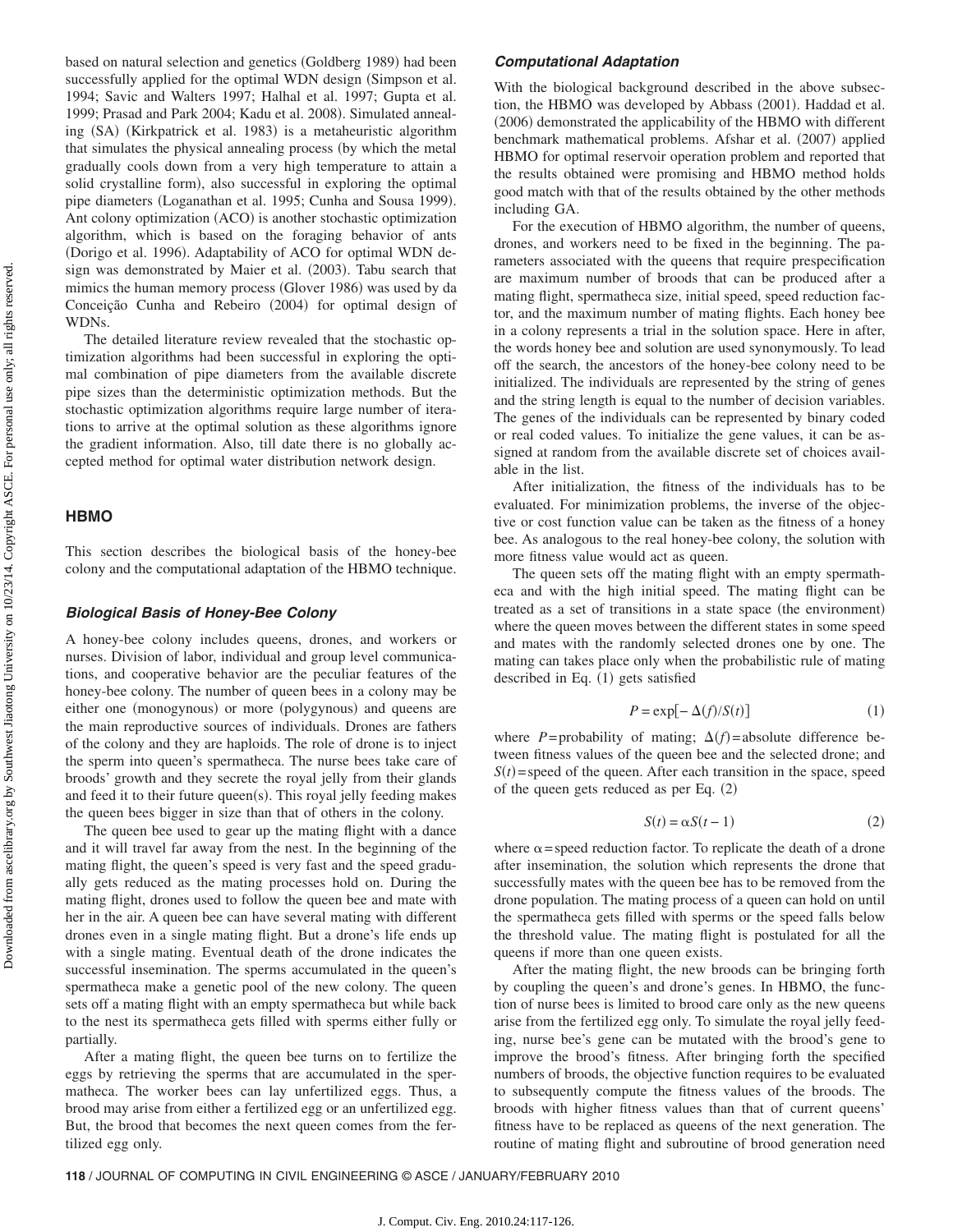to be continued until the termination criteria met. The termination criteria may be either arrival of maximum number of mating flights or no more improvement in solution over certain number of mating flights. The pseudocode for this algorithm is given below.

# *Pseudo Code*

## *1. initialization:*

*define the number of queens, drones and workers.*

*define the number of genes of the individuals.*

*define the maximum number of mating flights.*

*define the spermatheca size of the queens.*

*define the queen's initial speed and speed reduction factor.*

*define the number of broods that can be produced by a queen after a mating flight.*

*2. generation of ancestors (initial colony)*

*initialize the queens, drones and workers gene values from the list of discrete variables at random.*

*classification of honey-bees:*

*evaluate the objective function and subsequently the fitness of the individuals.*

*based on the fitness value, arrange the individuals in an ascending order.*

```
n= 1;
```
*while n less than the number of queens individuals are queens.*

 $n=n+1$ .

*end while*

*while n less than the number queens*+*drones*

*individuals are drones.*

*n*=*n*+1.

*end while*

*while n less than the number queens*+*drones*+*workers individuals are workers.*  $n = n + 1$ .

*end while*

*3. generation of new colony:*

*while maximum number of mating flight or no improvement in solution observed*

*mating Flight:*

*for each queen in the queen list*

*while the queen's spermatheca has space or speed* $>$ *min value queen moves between states and randomly chooses drones if a selected drone satisfies the probabilistic rule of mating, add its sperm to the queen's spermatheca*

*remove the selected drone from the drone list*

*end If*

*update the queen's speed*

*end While*

*end for each queen*

#### *fertilization:*

*for each queen in the queen list while the queen's spermatheca empty randomly retrieve the sperm from the spermatheca using uniform random number generator generate a brood by crossover the queen's and drone's genotypes remove the used sperm from the spermatheca*

*end while end for each queen*

*fitness improvement:*

*for each brood*

*use workers to improve broods fitness through mutation end for each brood*

*update the queens:*

*while the best brood is better than the worst queen replace the least–fittest queen with the best brood remove the best brood from the brood list end While*

*update of drones list*

*end while*

#### **Individual Representation**

The number of genes in an individual is taken as the number of decision variables involved in the problem. For demonstration, it is assumed that the number of decision variables is 8. The queenbees are represented as follows:

```
Q1 Q2 Q3 Q4 Q5 Q6 Q7 Q8
```
where Q1, Q2, ..., Q8 are the genes of a queen. The gene values of the individuals have to be initialized from the list of discrete variables at random.

The drones are haploid in nature and in the mathematical form, a drone is represented by the genes and the genotype marker. A genotype marker is used to randomly mark half of the genes, leaving the other half unmarked. The drone's gene and genotype marker can be represented as follows:

```
Gene Value D1 D2 D3 D4 D5 D6 D7 D8
Genotype marker u m u m m u m u
```
where D1, D2, ..., D8 are genes of the drones. u and m indicate an unmarked and a marked genes, respectively. The unmarked genes are those that form a sperm to be randomly used in the mating process and thus the drone's sperm takes the following form:

D1 D3 D6 D8

The empty boxes represent the nonexisting genes. The workers or nurse bees are represented as follows:

N1 N2 N3 N4 N5 N6 N7 N8

where N1, N2, ..., N8 are genes of the workers and in the similar way the broods are represented as follows:

B1 B2 B3 B4 B5 B6 B7 B8

where B1, B2, ..., B8 are genes of the broods.

#### **Crossover Operation**

Fertilization has to be carried out by crossover of the queen's and drone's genes. Random retrieval of sperms can be achieved through the use of uniform random number generator. Each sperm stored in the spermatheca has a unique identification number (ID) ranging from 1 to spermatheca size (number of sperms that can be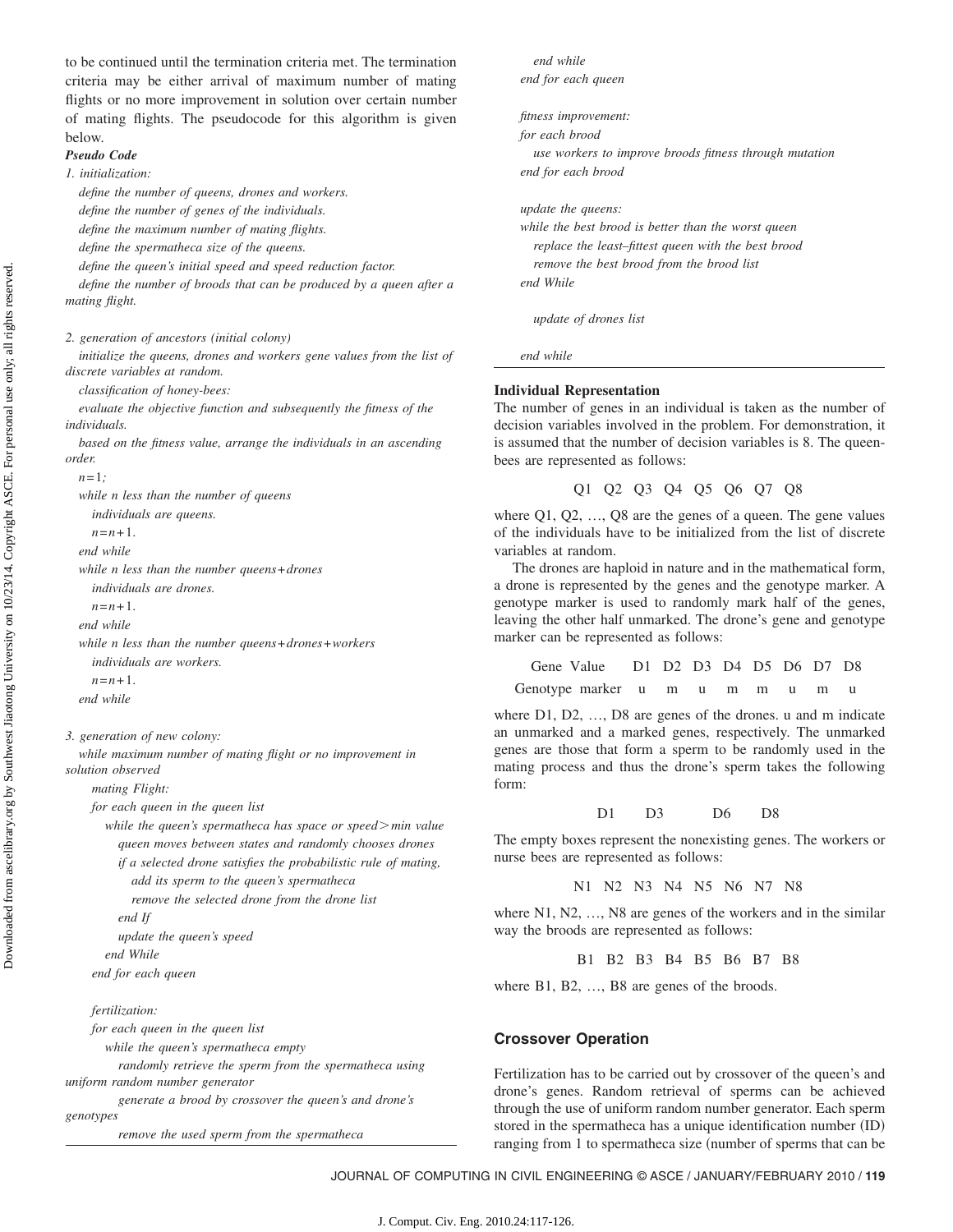stored is queen's spermatheca size). To retrieve a sperm, an integer random number ranging from 1 to spermatheca size is generated and the sperm ID that equals the random number generated can be used for the fertilization. After the crossover process, the retrieved sperm should be removed from the list. In the present research approach three types of crossover operators are analyzed: (1) single-point crossover; (2) multipoint crossover; and (3) uniform crossover.

# *Single-Point Crossover*

A single cutoff point has to be selected at random. For the brood's string, queen's genes have to be placed up to the cutoff point, after that the drone's sperm have to be placed. In the second part, the nonexisting genes of the sperm need to be filled by the queen's genes



where B1, B2, …, B8 are genes of the broods. The shaded boxes show the part of the string formed by the queen's genes. The dotted boxes show the nonexisting genes replaced by the queen's genes.

## *Multipoint Crossover*

Two or more cutoff points have to be selected at random. In the brood's chromosome string, queen's genes have to be placed in the alternate subsections. In the remaining subsections drone's sperm have to be placed and the non-existing genes of the sperm require to be filled by the queen's genes



The shaded boxes show the part of the string formed by the queen's genes. The dotted boxes show the nonexisting genes replaced by the queen's genes.

#### *Uniform Crossover*

The nonexisting genes of the sperm have to be filled by the queen's genes



#### **Mutation**

Mutation process enhances the fitness of the broods by flipping the genes of the brood and a worker. Mutation rate needs to be fixed as low. On an average only one gene or no gene has to be changed. Probability of mutation can be checked as the same way used in doing GA

|  | D1 Q2 D3 Q4 Q5 D6 Q7 Q8 |  |  |                         |  |
|--|-------------------------|--|--|-------------------------|--|
|  | N1 N2 N3 N4 N5 N6 N7 N8 |  |  |                         |  |
|  |                         |  |  | D1 02 D3 04 05 N6 07 D8 |  |
|  |                         |  |  | B1 B2 B3 B4 B5 B6 B7 B8 |  |

The shaded box shows the way by which the brood's gene flipped by the workers' genes.

### **Optimization Model for WDN Design**

In any WDN, the source head, elevation of demand nodes, demand values, and pipe lengths and layout are known in advance. The objective is exploration of the pipe diameters from the available list, which would satisfy the stated conditions or constraints with least cost. Thus, the objective function has been defined as follows:

$$
\text{Min } Z = \sum_{i=1}^{N} C_i(L, \Phi) \tag{3}
$$

where *N*=number of pipes in the WDN;  $C_i(L, \Phi) = \text{cost of the}$ pipe  $i$  that has a length " $L$ " and diameter " $\Phi$ ."

The hydraulic head available at all the demand nodes should be greater than that of the minimum required value. This minimum hydraulic-head requirement constraint can be mathematically expressed as shown in Eq. (4)

$$
H_j \ge H_j^{\min} \quad j = 1, 2, 3, \dots, \text{nd} \tag{4}
$$

Flow enters the node *j* should be equal to the flow that leaves node *j* through pipes and the demand at node *j* and this condition is referred as nodal mass balance  $[Eq. (5)]$ 

$$
q_j^{\text{in}} - q_j^{\text{out}} - q_j = 0 \quad j = 1, 2, 3, ..., \text{nd}
$$
 (5)

Head loss around a loop must be 0. This condition is known as loop energy balance and it is mathematically represented as shown in Eq.  $(6)$ 

$$
\left(\sum_{i=1}^{np_L} HL_i\right)_L = 0 \quad L = 1, 2, 3, \dots, nL
$$
 (6)

where  $H_j$ =hydraulic head available at node *j*;  $H_j^{\min}$ =minimum hydraulic head required at node  $j$ , nd = number of demand nodes;  $q_j^{\text{in}}$  and  $q_j^{\text{out}}$ = flow entering and leaving the node *j*, respectively;  $q_i$ = demand satisfied at the node *j*, HL<sub>i</sub> is head loss in pipe *i*; np*L*= number of pipes in a loop; and nL= number of loops in the WDN.

# **HBMO for WDN Design**

The way by which the HBMO used for the optimal WDN design is presented in Fig. 1. To set forth, the WDN parameters that include: source head, nodal elevations and demands, minimum hydraulic-head value to be maintained at the demand nodes, pipe layout, length of the individual pipes, commercially available pipe sizes, and unit cost associated with the commercial pipes are initialized.

After specifying these parameters, the initial colony of honey bees (ancestors) is evolved. To evolve the ancestors, the gene values are assigned from the list of commercially available pipe sizes. After initialization, the fitness values are computed as fol-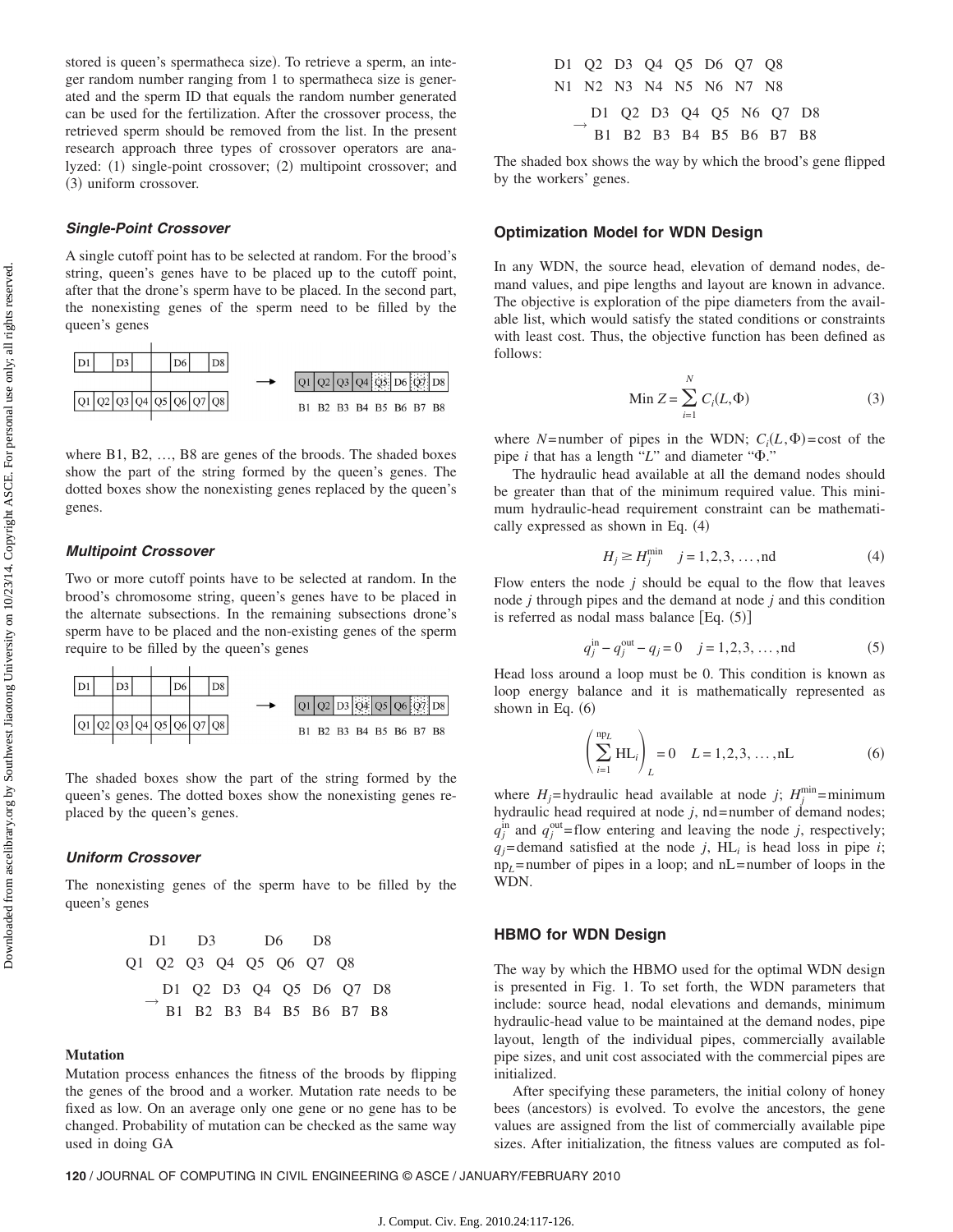

**Fig. 1.** Flowchart for optimal design of WDNs with honey-bee mating optimization

lows. The hydraulic head available at the demand nodes are computed using EPANET (Rossman 2000), a hydraulic simulation model developed by the Environmental Protection Agency, United States. Though, there are three sets of constraints stated in the optimization model, only the minimum hydraulic-head constraint is considered explicitly. The other two constraints, namely, nodal mass balance and loop energy balance are implicitly taken into account in the hydraulic simulation model. The penalty is added with the objective function value of the solutions that do not satisfy the minimum hydraulic-head constraint. The penalty value added for the constraint violation is modeled through Eq.  $(7)$ 

Penalty Value = Max
$$
[(H_j^{\min} - H_j), 0]^*
$$
Penalty Factor  
 $j = 1, 2, ..., nd$  (7)

Eq. (7) evinces that the solution does not satisfy the minimum hydraulic-head constraint is penalized in proportion to the hydraulic-head deficit  $(H_j^{\min} - H_j)$  values. The inverse of objective function value is taken as the fitness value of the solution.

To facilitate the computations, the individuals are provided with a unique ID. The honey bees are then arranged in an ascending order based on the fitness values. The individuals with more fitness values (for the number of queens) are taken as queens and the honey bees next to the queens (for the number of drones) are treated as drones. The rest of the honey bees are placed in the worker population.

Once the initial colony of honey bees becomes ready, the mating flights of the queens are fired on. During the mating flight, the queen mates with the drones that are randomly selected from the drone population only when the probabilistic rule of mating gets satisfied. As soon as the successful mating, the solution that represents the particular drone is removed from the drone population.

After return back to the nest, the queen starts to fertilize the eggs through crossover process. The sperms those stored in the



**Fig. 2.** WDN-I [adapted from Cunha and Sousa (1999)]

spermatheca are retrieved using the uniform random number generator. To improve the fitness of the broods, mutation operation is carried out by flipping the broods and workers' genes. The fitness values of some of the newly developed broods may be higher than that of the fitness of current queens. If better broods appeared, replacement of the queens by the better fit broods is carried out. The drone population requires to be updated after each mating flight as the drones that breed with the queens are removed from the drone population. The processes of mating flight, new brood generation, replacement of queens, and update of drone population are continued either the maximum number of mating flight or no improvement in solution over the pre-specified number of mating flight is noticed.

# **Case Examples**

The applicability of the proposed HBMO for the optimal design of WDN has been demonstrated through two benchmark networks.

## *WDN-I*

The WDN-I was introduced by Alperovits and Shamir (1977) and it has been considered as a benchmark network by different authors to demonstrate the applicability of the many developed methods. In this study also, WDN-I is taken as a benchmark system for validating the applicability of the HBMO method and to comparatively evaluate the relative performance of the proposed method. The layout of WDN-1 and the demanded quantity of water at the consumer withdrawal points are presented in Fig. 2. It can be seen from Fig. 2 that the system has one source node, six demand nodes, and eight pipes. The hydraulic head required to be maintained at all the demand nodes is 30 m above the nodal elevation. All the pipes are of equal length of 1,000 m. The list of commercially available pipe sizes and their unit costs are given in Table 1 and the Hazen William's coefficient is taken as 130 for all pipes.

The first step in the optimal WDN design using HBMO is to evolve the ancestors. Toward this the genes of individuals are assigned with the randomly selected pipe sizes. The number of genes of an individual is made equal to the number of pipes in the system. Thus, for WDN-I, the honey bees are provided with eight genes. The sensitivity analysis has been carried out with different combination of number of queen bees, drones, and worker bees and the following combination is identified as best for WDN-I;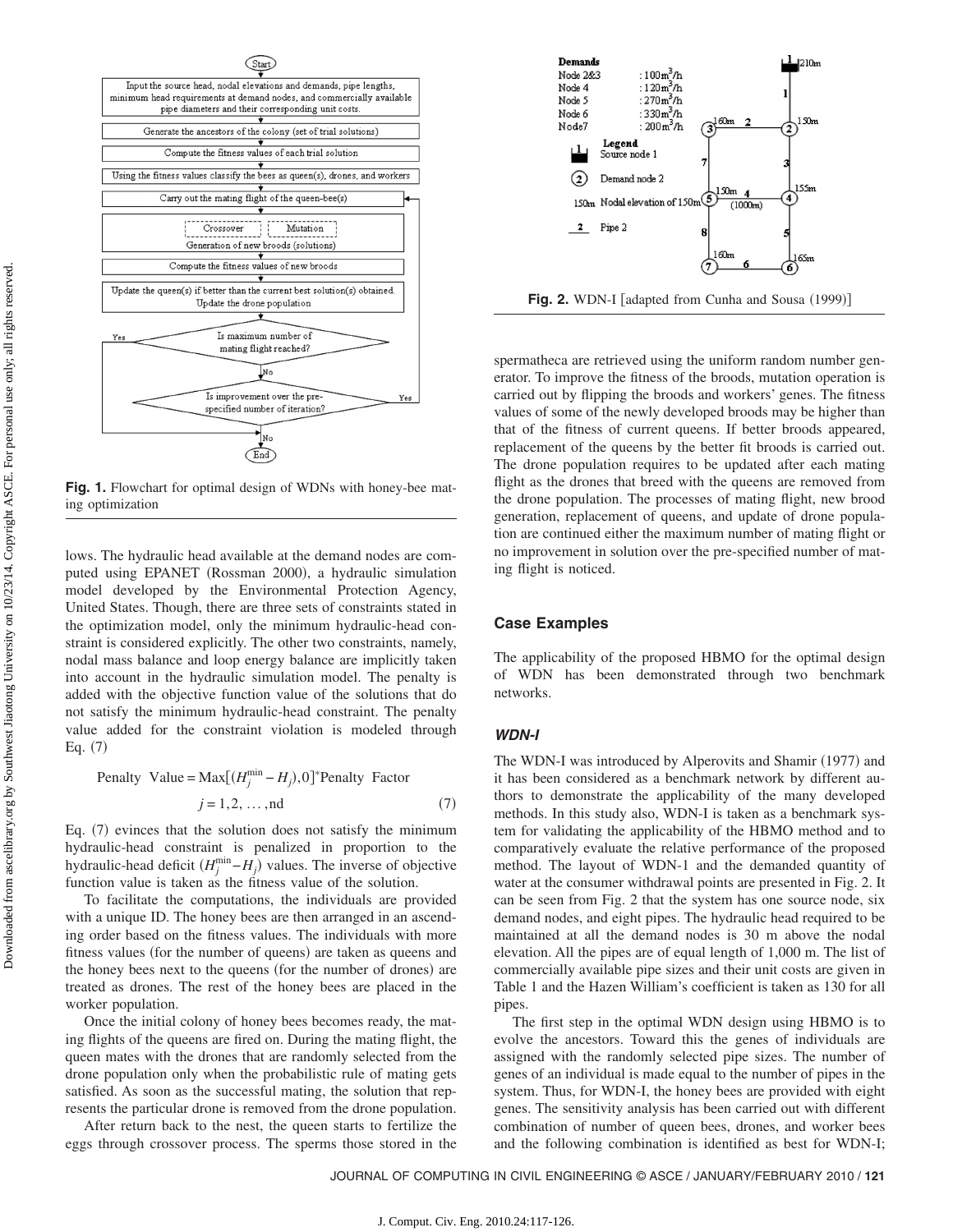Table 1. Commercial Pipe Data for WDN-I [Adapted from Cunha and Sousa (1999)]

| Diameter<br>(mm) | Cost<br>(units) |
|------------------|-----------------|
| 25.40            | $\mathfrak{2}$  |
| 50.80            | 5               |
| 76.20            | 8               |
| 101.60           | 11              |
| 152.40           | 16              |
| 203.20           | 23              |
| 254.00           | 32              |
| 304.80           | 50              |
| 355.60           | 60              |
| 406.40           | 90              |
| 457.20           | 130             |
| 508.00           | 170             |
| 558.80           | 300             |
| 609.60           | 550             |

number of queens=3; number of drones=200; and number of nurse bees=100. The maximum number of mating flights is taken as 100. The spermatheca size of queen bee is taken as 20. The initial speed and speed reduction factor  $(\alpha)$  are taken as 0.6 and 0.95, respectively.

The significance of number of queen-bees (number of drones  $= 200$ ; number of workers $= 100$  on the least-cost solutions obtained for WDN-I is shown in Fig. 3. The least-cost value of 459,000 units is obtained by a single-queen colony and this value appeared in the 20th mating flight. The two-queen colony ended up with a least-cost value of 453,000 units and this value appeared at the 39th mating flight. The optimal cost of 419,000 units is obtained by the three-queen colony and this cost first appeared in the 11th mating flight and all the three queens yielded the optimal value at 13th mating flight.

The effect of number of drones on a three-queen colony (number workers=100) is shown Fig. 4. From Fig. 4, it can be inferred that the optimal cost of 419,000 is obtained when the number of drones are in the range of 200 to 250. The optimal value appeared at 11th and 17th mating flight when the number of drones is taken as 200 and 250, respectively. Thus the number of drones is taken as 200. Fig. 5 visualizes the significance of number of workers on the solution when the number of queens and drones are kept as 3 and 200, respectively. Fig. 5 shows that the optimal cost of 419,000 is obtained when the numbers of workers are ranging from 100 to 125. The optimal value appeared at 11th and 15th



**Fig. 4.** Significance of number of drones on least-cost solution for WDN-I

mating flight when the number of workers is taken as 100 and 125, respectively. Thus the number of workers is taken as 100.

To reach the optimal value of 419,000 units, the maximum number of calls for hydraulic simulation run is found to be 1,293. The value of 1,293 includes: evaluation of 303 ancestors (3 queen-bee+200 drones+100 workers), a total evaluation of 660 new broods (3 queen bees $\times$ 20 new broods at each mating flight $\times$ 11 mating flights), and evaluation of 50% of the drones (330 numbers) that are updated with randomly evolved drones [3 queens $\times$ (0.5 $\times$ 20) $\times$ 11 mating flights]. The randomly evolved drones are subjected to hydraulic simulation because their fitness values are essential for checking the probabilistic rule of mating in the next mating flight.

When the number of queens exceeds three the optimal cost of 419,000 units is retained. But the number of mating flights taken to arrive at the optimal cost gets increased. This is due to the reason that when the number of queens increases, the solution space also increases and thus requires more number of evaluations to arrive at the optimal solution. By the four-queen colony, the optimal value is obtained in the 19th mating flight and the number of evaluation taken to achieve this is 2,584. Thus, it can be concluded that the three-queen colony is the best one for the optimal design of WDN-I and the remaining part of this discussion is limited to the results associated with the three-queen colony.

The fertilization has been carried out with single-point, multipoint, and uniform crossover operations. Fig. 6 shows the least cost obtained at the successive mating flights with these different crossover operators. The single-point crossover and multipoint crossover yielded the least-cost values of 441,000 and 438,000 units, respectively. The optimal value of 419,000 is obtained only with the uniform crossover operator. Thus it is considered that uniform crossover is better than that of other two methods.



**Fig. 3.** Significance of number of queens on least-cost solution for WDN-I



**Fig. 5.** Significance of number of workers on least-cost solution for WDN-I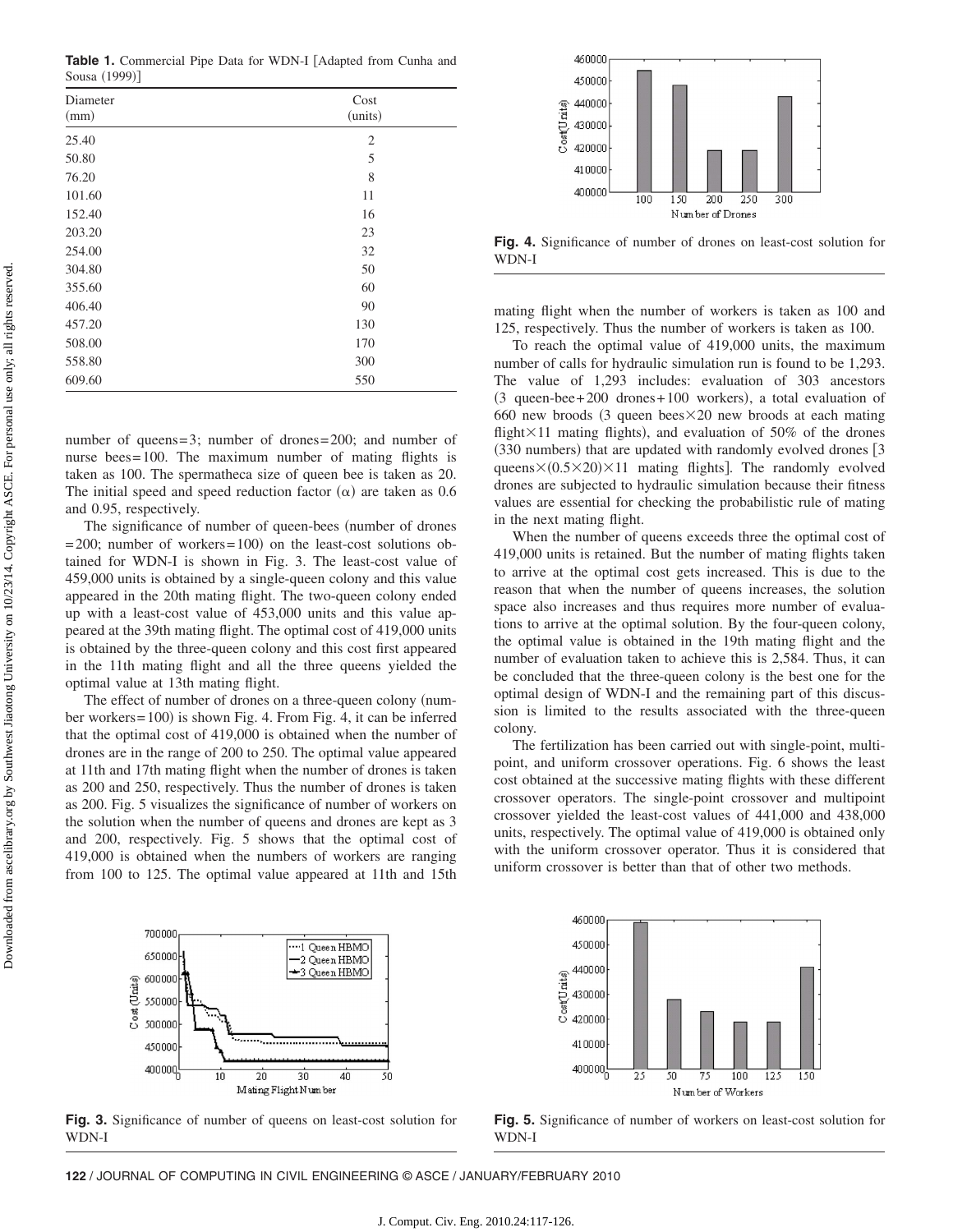

**Fig. 6.** Comparison of the convergence with different crossover operation for WDN-I

Since the mutation step simulates the royal jelly feeding, the terms mutation, and royal jelly feeding are used synonymously here. Mutation is admitted only when the probability of mutation gets satisfied. The value for probability of mutation is assumed as 0.1. If there is a chance for mutation, then it is carried out by replacing the randomly selected gene of the brood with randomly chosen nurse bee's gene. Fig. 7 visually compares the costs obtained by the three-queen HBMO with and without royal jelly feeding. Fig. 7 ascertains that the optimal cost of 419,000 units is obtained only when the mutation process is included in the optimization. If the mutation process is excluded, then the least cost resulted is 444,000 units and it requires 22 mating flights in order to obtain this value. The similar kind of observation is noticed when the analysis has been carried out with different number of queens.

Table 2 lists the cost associated with each queen of the threequeen colony in the successive mating flights. From Table 2, it can be observed that after each mating flight at least one of the queens is getting replaced with the better new brood(s). In Table 3 the optimal pipe diameters obtained with the three- queen HBMO are listed. The optimal pipe diameters obtained by HBMO is same as the one obtained by GA (Savic and Walters 1997) and SA (Cunha and Sousa 1999). Table 3 also presents the hydraulichead values available at the demand nodes corresponding to the optimal pipe diameters obtained from the HBMO. From the numerical values, it can be seen that the hydraulic head available at all the demand nodes are greater than that of 30 m above the nodal elevation.

#### *WDN-II*

The WDN-II selected for the study was originally introduced by Fujiwara and Khang (1990) and the same network is shown in Fig. 8. This network has one source node, 31 demand nodes, 34



**Fig. 7.** Comparison of convergence to least-cost with and without feeding of royal jelly for WDN-I

Table 2. Variation of Cost Associated with the Queens at Successive Mating Flights

| Mating fight   | Cost<br>(units) |            |            |  |  |  |
|----------------|-----------------|------------|------------|--|--|--|
| number         | Oueen 1         | Queen 2    | Oueen 3    |  |  |  |
| 1              | 612,712.02      | 651,000.00 | 662,268.62 |  |  |  |
| $\overline{2}$ | 612,712.02      | 637,017.41 | 649,682.32 |  |  |  |
| 3              | 568,000.00      | 584,039.95 | 608,000.00 |  |  |  |
| $\overline{4}$ | 489,000.00      | 544,000.00 | 551,000.00 |  |  |  |
| 5              | 489,000.00      | 489,000.00 | 517,000.00 |  |  |  |
| 6              | 489,000.00      | 489,000.00 | 494,000.00 |  |  |  |
| 7              | 489,000.00      | 489,000.00 | 494,000.00 |  |  |  |
| 8              | 488,000.00      | 489,000.00 | 489,000.00 |  |  |  |
| 9              | 450,000.00      | 461,000.00 | 478,000.00 |  |  |  |
| 10             | 440,000.00      | 440,000.00 | 450,000.00 |  |  |  |
| 11             | 419,000.00      | 422,000.00 | 440,000.00 |  |  |  |
| 12             | 419,000.00      | 419,000.00 | 422,000.00 |  |  |  |
| 13             | 419,000.00      | 419,000.00 | 419,000.00 |  |  |  |
| 14             | 419,000.00      | 419,000.00 | 419,000.00 |  |  |  |
| 15             | 419,000.00      | 419,000.00 | 419,000.00 |  |  |  |

pipes, and the elevations of all the demand nodes is 0. The demanded quantity at the consumer withdrawal points and length of the pipes for WDN-II are listed in Table 4. The hydraulic head available at the source node is 100 m. The minimum hydraulichead value that needs to be maintained at all the demand nodes is 30 m. The pipe sizes available in the market and the unit costs associated with them are given in Table 5. The Hazen William's coefficient for all the pipe size is taken as 130.

For WDN-II, each honey bee has been assigned with 34 genes as the number of pipes in the system is 34. The sensitivity analysis has been carried out as demonstrated for WDN-I and based on the observations, the following parameters are taken for the optimization; number of queens=5, number of drones=100, and number of workers=100. The spermatheca size of the queen is taken as 20. The initial speed and the speed reduction factor  $(\alpha)$ are assumed as 0.6 and 0.95, respectively. The maximum number of mating flight is fixed as 150. Though the number of pipes in WDN-II is greater than that of WDN-I, it is found that for the design of WDN-II, less number of drones are required than that of WDN-I. This may be due to the fact that the number of commercial pipe sizes for WDN-I design is 14 whereas for WDN-II design the number of pipe sizes is only 6. The least-cost values of  $6.80 \times 10^6$ ,  $6.51 \times 10^6$ , and  $6.11 \times 10^6$  units are obtained with three-queen, four-queen, and five-queen colonies, respectively.

**Table 3.** Optimal Pipe Diameters and the Hydraulic-Head Values for WDN-I

| Pipe<br>number              | Diameter<br>(mm) | Node<br>number | Hydraulic head<br>(m) |
|-----------------------------|------------------|----------------|-----------------------|
|                             | 457.20           | 1              | 210.00                |
| $\mathcal{D}_{\mathcal{L}}$ | 254.00           | 2              | 203.25                |
| 3                           | 406.40           | 3              | 190.46                |
| $\overline{4}$              | 101.60           | 4              | 183.45                |
| 5                           | 406.40           | 5              | 183.81                |
| 6                           | 254.00           | 6              | 195.44                |
|                             | 254.00           | 7              | 190.55                |
| 8                           | 25.40            |                |                       |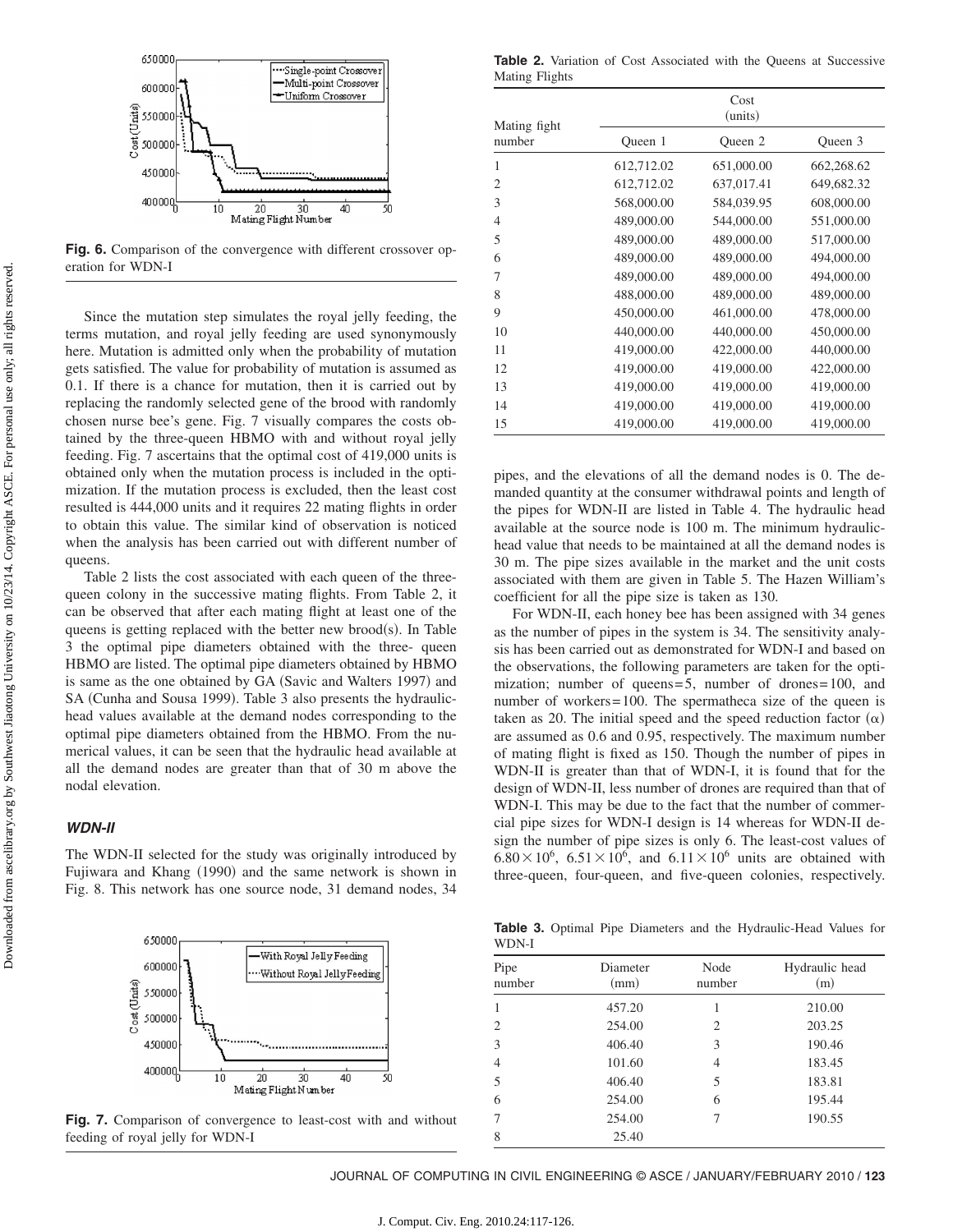

When the number of queen bees exceeds five, the same cost of  $6.11 \times 10^6$  units is retained but the number of evaluations becomes more. The increase in number of evaluations is due to the reason that though the number of queens is increased there is no significant decrease in the number of mating flights required for the arrival of optimal cost.

Savic and Walters (1997) assigned the values of 10.5088 and 10.9031 for the conversion factor "*a*" in the head-loss equation and obtained the designs of the same network for these two cases and these cases are here in after referred as GA-I and GA-II, respectively. For WDN-II, Savic and Walters (1997) reported that the least cost obtained by GA-I and GA-II were  $6.076 \times 10^6$  and  $6.195\times10^6$  units, respectively. The least-cost value reported by Cunha and Sousa (1999) for the same network was  $6.056 \times 10^6$ units. Eusuff and Lansey (2003) showed that the pipe diameters reported by Savic and Walters (1997) for GA-I had hydraulichead deficit at node-13 and node-30. Similarly, the pipe diameters presented by Cunha and Sousa (1999) had hydraulic-head deficit at node-13, node-16, node-17, node-27, node-29, and node-30 while running with EPANET. Table 6 shows the least-cost pipe diameters obtained from the proposed HBMO and the hydraulichead values at the demand nodes corresponding to the least-cost diameters. It can be seen from Table 6, that all the demand nodes are having hydraulic-head values greater than that of the required value of 30 m.



Table 4. Nodal Demand and Pipe Length for WDN-II [Adapted from Cunha and Sousa (1999)]

|                | Demand    |                         | Length |
|----------------|-----------|-------------------------|--------|
| Node           | $(m^3/h)$ | Pipe                    | (m)    |
| $\overline{c}$ | 890       | $\mathbf{1}$            | 100    |
| 3              | 850       | $\overline{c}$          | 1,350  |
| $\overline{4}$ | 130       | $\overline{\mathbf{3}}$ | 900    |
| 5              | 725       | $\overline{4}$          | 1,150  |
| 6              | 1,005     | 5                       | 1,450  |
| $\overline{7}$ | 1,350     | 6                       | 450    |
| 8              | 550       | 7                       | 850    |
| 9              | 525       | 8                       | 850    |
| 10             | 525       | 9                       | 800    |
| 11             | 500       | 10                      | 950    |
| 12             | 560       | 11                      | 1,200  |
| 13             | 940       | 12                      | 3,500  |
| 14             | 615       | 13                      | 800    |
| 15             | 280       | 14                      | 500    |
| 16             | 310       | 15                      | 550    |
| 17             | 865       | 16                      | 2,730  |
| 18             | 1,345     | 17                      | 1,750  |
| 19             | 60        | 18                      | 800    |
| 20             | 1,275     | 19                      | 400    |
| 21             | 930       | 20                      | 2,200  |
| 22             | 485       | 21                      | 1,500  |
| 23             | 1,045     | 22                      | 500    |
| 24             | 820       | 23                      | 2,650  |
| 25             | 170       | 24                      | 1,230  |
| 26             | 900       | 25                      | 1,300  |
| 27             | 370       | 26                      | 850    |
| 28             | 290       | 27                      | 300    |
| 29             | 360       | 28                      | 750    |
| 30             | 360       | 29                      | 1,500  |
| 31             | 105       | 30                      | 2,000  |
| 32             | 805       | 31                      | 1,600  |
|                |           | 32                      | 150    |
|                |           | 33                      | 860    |
|                |           | 34                      | 950    |

The variation of least cost resulted at successive mating flights of the four-queen HBMO and five-queen HBMO is shown in Fig. 9. For both the cases, there are 100 drones and 100 workers. In the five-queen colony, the least-cost value appeared in the 105th mating flight. Each of the queens can bring forth a maximum of 20 new broods after every mating flight. Thus, the number of calls for hydraulic simulation runs by the five-queen HBMO is 15,955.

**Table 5.** Commercial Pipe Data for WDN-II [Adapted from Cunha and Sousa (1999)]

| Diameter<br>(mm) | Cost<br>(units) |
|------------------|-----------------|
| 304.80           | 45.726          |
| 406.40           | 70.400          |
| 508.00           | 98.378          |
| 609.60           | 129.333         |
| 762.00           | 180.748         |
| 1,016.00         | 278.28          |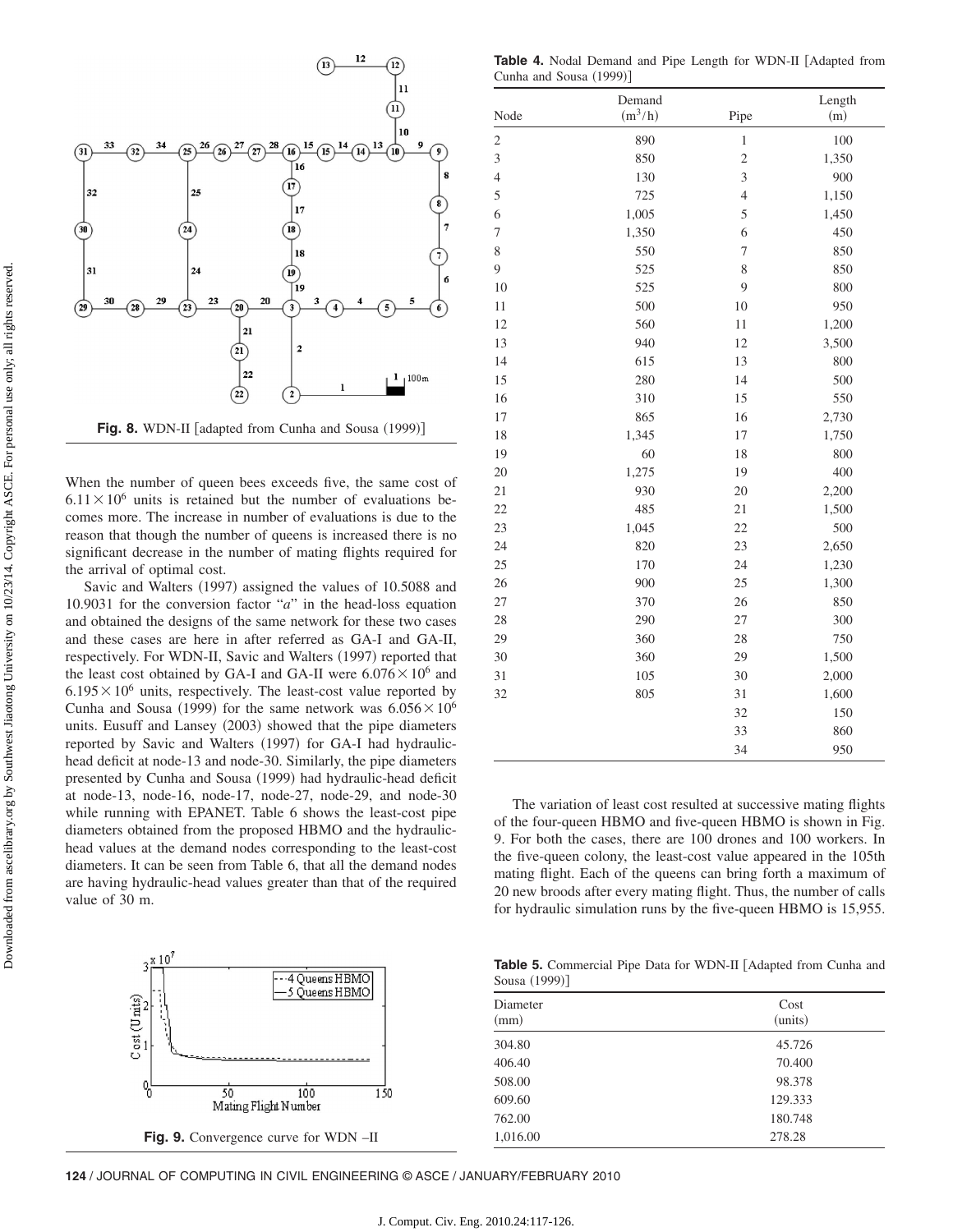| Pipe number<br>Node number<br>(mm)<br>(m)<br>1,016.00<br>$\mathbf{1}$<br>100.00<br>$\mathbf{1}$<br>$\overline{c}$<br>1,016.00<br>97.14<br>$\overline{\mathbf{c}}$<br>3<br>3<br>1,016.00<br>61.67<br>1,016.00<br>$\overline{4}$<br>56.97<br>$\overline{4}$<br>1,016.00<br>5<br>5<br>51.14<br>6<br>6<br>1,016.00<br>45.00<br>$\overline{7}$<br>7<br>1,016.00<br>43.56<br>8<br>8<br>1,016.00<br>41.85<br>9<br>1,016.00<br>9<br>40.49<br>762.00<br>10<br>10<br>39.49<br>11<br>609.60<br>11<br>37.93<br>12<br>609.60<br>12<br>34.50<br>508.00<br>13<br>13<br>30.30<br>14<br>406.40<br>14<br>36.07<br>304.80<br>15<br>15<br>34.52<br>16<br>16<br>304.80<br>32.74<br>508.00<br>17<br>17<br>38.74<br>18<br>18<br>508.00<br>45.30<br>19<br>609.60<br>19<br>58.77<br>1,016.00<br>20<br>20<br>50.73 | , | Diameter | Hydraulic head |
|------------------------------------------------------------------------------------------------------------------------------------------------------------------------------------------------------------------------------------------------------------------------------------------------------------------------------------------------------------------------------------------------------------------------------------------------------------------------------------------------------------------------------------------------------------------------------------------------------------------------------------------------------------------------------------------------------------------------------------------------------------------------------------------|---|----------|----------------|
|                                                                                                                                                                                                                                                                                                                                                                                                                                                                                                                                                                                                                                                                                                                                                                                          |   |          |                |
|                                                                                                                                                                                                                                                                                                                                                                                                                                                                                                                                                                                                                                                                                                                                                                                          |   |          |                |
|                                                                                                                                                                                                                                                                                                                                                                                                                                                                                                                                                                                                                                                                                                                                                                                          |   |          |                |
|                                                                                                                                                                                                                                                                                                                                                                                                                                                                                                                                                                                                                                                                                                                                                                                          |   |          |                |
|                                                                                                                                                                                                                                                                                                                                                                                                                                                                                                                                                                                                                                                                                                                                                                                          |   |          |                |
|                                                                                                                                                                                                                                                                                                                                                                                                                                                                                                                                                                                                                                                                                                                                                                                          |   |          |                |
|                                                                                                                                                                                                                                                                                                                                                                                                                                                                                                                                                                                                                                                                                                                                                                                          |   |          |                |
|                                                                                                                                                                                                                                                                                                                                                                                                                                                                                                                                                                                                                                                                                                                                                                                          |   |          |                |
|                                                                                                                                                                                                                                                                                                                                                                                                                                                                                                                                                                                                                                                                                                                                                                                          |   |          |                |
|                                                                                                                                                                                                                                                                                                                                                                                                                                                                                                                                                                                                                                                                                                                                                                                          |   |          |                |
|                                                                                                                                                                                                                                                                                                                                                                                                                                                                                                                                                                                                                                                                                                                                                                                          |   |          |                |
|                                                                                                                                                                                                                                                                                                                                                                                                                                                                                                                                                                                                                                                                                                                                                                                          |   |          |                |
|                                                                                                                                                                                                                                                                                                                                                                                                                                                                                                                                                                                                                                                                                                                                                                                          |   |          |                |
|                                                                                                                                                                                                                                                                                                                                                                                                                                                                                                                                                                                                                                                                                                                                                                                          |   |          |                |
|                                                                                                                                                                                                                                                                                                                                                                                                                                                                                                                                                                                                                                                                                                                                                                                          |   |          |                |
|                                                                                                                                                                                                                                                                                                                                                                                                                                                                                                                                                                                                                                                                                                                                                                                          |   |          |                |
|                                                                                                                                                                                                                                                                                                                                                                                                                                                                                                                                                                                                                                                                                                                                                                                          |   |          |                |
|                                                                                                                                                                                                                                                                                                                                                                                                                                                                                                                                                                                                                                                                                                                                                                                          |   |          |                |
|                                                                                                                                                                                                                                                                                                                                                                                                                                                                                                                                                                                                                                                                                                                                                                                          |   |          |                |
|                                                                                                                                                                                                                                                                                                                                                                                                                                                                                                                                                                                                                                                                                                                                                                                          |   |          |                |
|                                                                                                                                                                                                                                                                                                                                                                                                                                                                                                                                                                                                                                                                                                                                                                                          |   |          |                |
| 21<br>508.00<br>21<br>41.38                                                                                                                                                                                                                                                                                                                                                                                                                                                                                                                                                                                                                                                                                                                                                              |   |          |                |
| 22<br>304.80<br>22<br>36.21                                                                                                                                                                                                                                                                                                                                                                                                                                                                                                                                                                                                                                                                                                                                                              |   |          |                |
| 23<br>1,016.00<br>23<br>44.74                                                                                                                                                                                                                                                                                                                                                                                                                                                                                                                                                                                                                                                                                                                                                            |   |          |                |
| 24<br>762.00<br>24<br>39.27                                                                                                                                                                                                                                                                                                                                                                                                                                                                                                                                                                                                                                                                                                                                                              |   |          |                |
| 25<br>762.00<br>25<br>35.78                                                                                                                                                                                                                                                                                                                                                                                                                                                                                                                                                                                                                                                                                                                                                              |   |          |                |
| 26<br>508.00<br>26<br>32.40                                                                                                                                                                                                                                                                                                                                                                                                                                                                                                                                                                                                                                                                                                                                                              |   |          |                |
| 27<br>304.80<br>27<br>31.74                                                                                                                                                                                                                                                                                                                                                                                                                                                                                                                                                                                                                                                                                                                                                              |   |          |                |
| 304.80<br>28<br>28<br>39.19                                                                                                                                                                                                                                                                                                                                                                                                                                                                                                                                                                                                                                                                                                                                                              |   |          |                |
| 29<br>406.40<br>29<br>30.52                                                                                                                                                                                                                                                                                                                                                                                                                                                                                                                                                                                                                                                                                                                                                              |   |          |                |
| 30<br>304.80<br>30<br>30.83                                                                                                                                                                                                                                                                                                                                                                                                                                                                                                                                                                                                                                                                                                                                                              |   |          |                |
| 31<br>304.80<br>31<br>31.12                                                                                                                                                                                                                                                                                                                                                                                                                                                                                                                                                                                                                                                                                                                                                              |   |          |                |
| 32<br>406.40<br>32<br>33.62                                                                                                                                                                                                                                                                                                                                                                                                                                                                                                                                                                                                                                                                                                                                                              |   |          |                |
| 33<br>406.40                                                                                                                                                                                                                                                                                                                                                                                                                                                                                                                                                                                                                                                                                                                                                                             |   |          |                |
| 609.60<br>34                                                                                                                                                                                                                                                                                                                                                                                                                                                                                                                                                                                                                                                                                                                                                                             |   |          |                |

**Table 6.** Optimal Pipe Diameters and the Hydraulic-Head Values for WDN-II

The analyses are carried out with different crossover operations including single-point crossover, multipoint crossover, and uniform crossover and it is reinforced that the uniform crossover operator out-performs the other two crossover operators. The significance of the mutation process is examined by carrying out the design with and without mutation process and the results indicated that the inclusion of mutation process is crucial in the HBMO. The queen would terminate the mating flight when the spermatheca gets filled with drones sperms or when the speed falls below the threshold level. A closer look at the results indicate that most of the times the queen bees return back to the nest after getting filled with drones sperm.

The statistical results of the multiple random trials made for the WDN-I and WDN-II are given in Table 7. For WDN-I, the number of drones and workers have been allowed to vary from 175 to 275 and 75 to 150, respectively. Similarly for WDN-II, the drones and workers count varying from 50 to 150 and 75 to 125, respectively. The least-cost, mean, and standard deviation (SD) values unveil that the proposed HBMO method is highly robust and efficient in finding the least-cost combination of pipe diameters.

**Table 7.** Statistical Results of Sensitivity Analysis

| System | Number of queens | Least-cost<br>(units) | Mean<br>(units)      | SD<br>(units)        |
|--------|------------------|-----------------------|----------------------|----------------------|
| WDN-1  | 1                | 459,000               | 468,270              | 8,098.95             |
| WDN-1  | $\mathfrak{D}$   | 453,000               | 456,470              | 5,719.81             |
| WDN-1  | 3                | 419,000               | 420,620              | 1,727.85             |
| WDN-1  | 4                | 419,000               | 422,340              | 3,508.20             |
| WDN-1I | 3                | $6.80 \times 10^{6}$  | $7.05 \times 10^6$   | $0.19 \times 10^{6}$ |
| WDN-1I | 4                | $6.51 \times 10^{6}$  | $6.72 \times 10^{6}$ | $0.14 \times 10^6$   |
| WDN-1I | 5                | $6.11 \times 10^{6}$  | $6.18 \times 10^{6}$ | $0.08 \times 10^{6}$ |
| WDN-1I | 6                | $6.11 \times 10^{6}$  | $6.27 \times 10^{6}$ | $0.10 \times 10^{6}$ |

Note: WDN refers to water distribution network and SD refers to standard deviation.

Table 8 lists the costs associated with the least-cost pipe diameters and the number of evaluations taken by the proposed HBMO, GA, SA, shuffled frog leaping algorithm, and modified GA with reduction in search space. From Table 8, it can be inferred that the number of evaluation needed for the proposed HBMO method accounts only the small fraction of evaluations taken by the other methods. Thus, it can be concluded that the HBMO has the capability of identifying the feasible optimal combination of pipe diameters with relatively less number of evaluations. The major differences of the HBMO method over the other methods like GA is that since the queen stores a number of different drone's sperm in her spermatheca she can use parts of the genes of different drones to create different new solution which gives the possibility to have many more fittest broods.

## **Conclusions**

The HBMO which replicates the biological nature of the honey bee had been successfully applied for the optimal WDN design. The applicability of the algorithm was demonstrated with two benchmark WDNs. From the application of the algorithm to the WDN design, the following conclusions were made.

For optimal WDN design the multiple-queen colony is essential. The number of queen bees required increases with the increase in number of pipes in the WDN. The number of drones increases with the increase in number of commercially available pipe sizes. Probabilistic rule of mating works well only when the normalized values of queen's and drone's fitness were used. The study reveals that more than 90% of the time the mating flight gets terminated when the spermatheca gets filled by drones' sperm.

For HBMO it is recommended that uniform crossover operator may be adopted than single-point and multipoint crossover operators. The mutation process is very crucial to reach the optimal cost configuration. Better update of the drone population can be achieved through replacement of 50% of the new drones with the newly generated broods and the remaining with the randomly evolved drones.

It is concluded that, the HBMO has the ability to identify the optimal combination of pipe diameters with relatively less number of evaluations or iterations when compared with that of other stochastic optimization algorithms like GA, SA, and shuffled frog leaping algorithm.